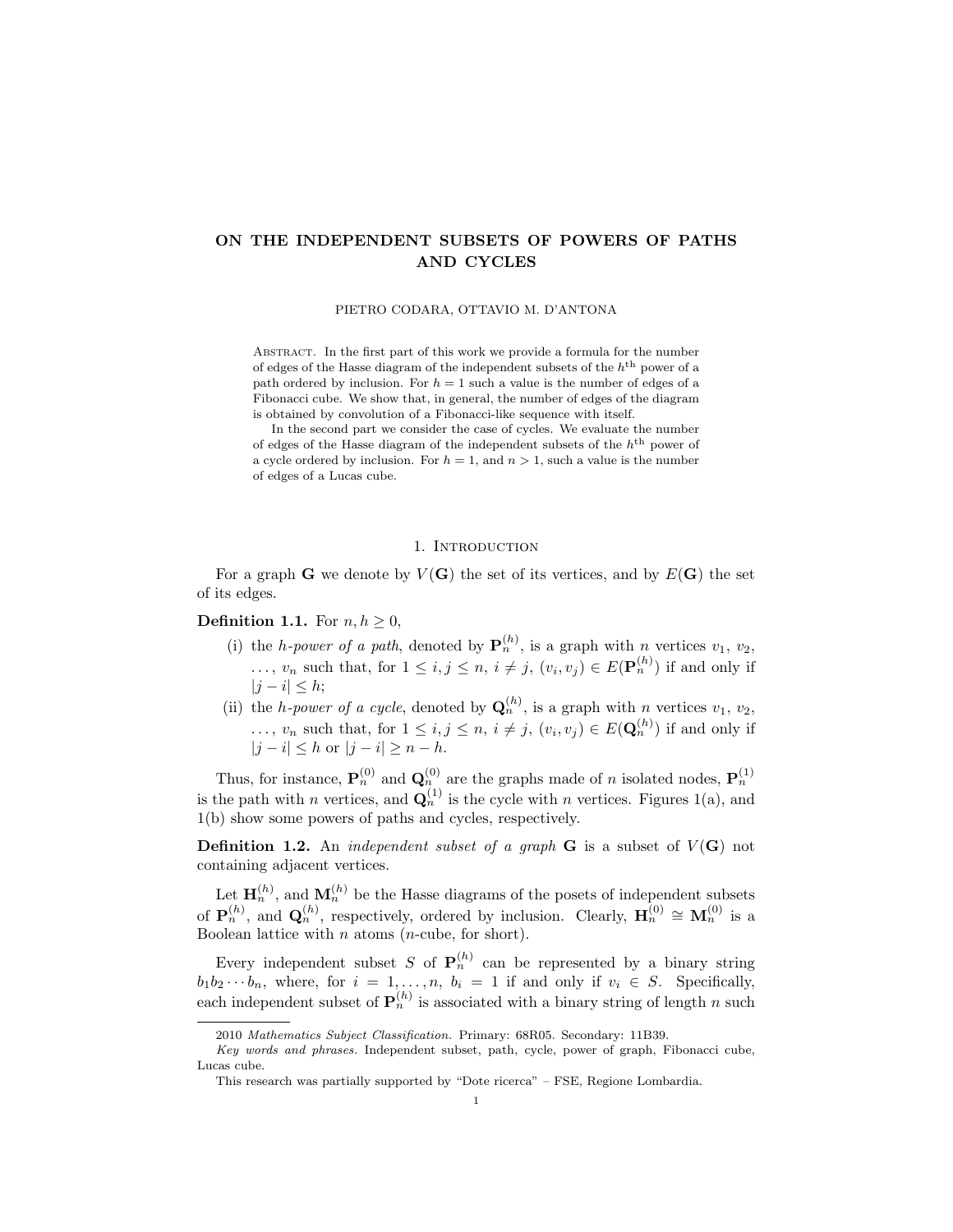

FIGURE 1. Some powers of paths and cycles.

that the distance between any two 1's of the string is greater than  $h$ . Following [MS02] (see also [Kla11]), a Fibonacci string of order n is a binary strings of length  $n$  without (two) consecutive 1's. Recalling that the Hamming distance between two binary strings  $\alpha$  and  $\beta$  is the number  $H(\alpha, \beta)$  of bits where  $\alpha$  and  $\beta$  differ, we can define the Fibonacci cube of order n, denoted  $\Gamma_n$ , as the graph  $(V, E)$ , where V is the set of all Fibonacci strings of order n and, for all  $\alpha, \beta \in V$ ,  $(\alpha, \beta) \in E$  if and only if  $H(\alpha, \beta) = 1$ . One can observe that for  $h = 1$  the binary strings associated with independent subsets of  $\mathbf{P}_n^{(h)}$  are Fibonacci strings of order n, and the Hasse diagram of the set of all such strings ordered bitwise is  $\Gamma_n$ . Fibonacci cubes were introduced as an interconnection scheme for multicomputers in [Hsu93], and their combinatorial structure has been further investigated, e.g. in [KP07, MS02]. Several generalizations of the notion of Fibonacci cubes has been proposed (see, e.g., [IKR12a, Kla11]).

Remark. Consider the generalized Fibonacci cubes described in [IKR12a], i.e., the graphs  $B_n(\alpha)$  obtained from the *n*-cube  $B_n$  of all binary strings of length *n* by removing all vertices that contain the binary string  $\alpha$  as a substring. In this notation the Fibonacci cube is  $B_n(11)$ . It is not difficult to see that  $\mathbf{H}_n^{(h)}$  cannot be expressed, in general, in terms of  $B_n(\alpha)$ . Instead we have:

 $\mathbf{H}_n^{(2)} = B_n(11) \cap B_n(101)$ ,  $\mathbf{H}_n^{(3)} = B_n(11) \cap B_n(101) \cap B_n(1001)$ , ..., where  $B_n(\alpha) \cap B_n(\beta)$  is the subgraph of  $B_n$  obtaining by removing all strings that contain either  $\alpha$  or  $\beta$ .

A similar argument can be carried out in the case of cycles. Indeed, every independent subset S of  $\mathbf{Q}_n^{(h)}$  can be represented by a circular binary string (*i.e.*, a sequence of 0's and 1's with the first and last bits considered to be adjacent)  $b_1b_2\cdots b_n$ , where, for  $i = 1, \ldots, n$ ,  $b_i = 1$  if and only if  $v_i \in S$ . Thus, each independent subset of  $\mathbf{Q}_n^{(h)}$  is associated with a circular binary string of length n such that the distance between any two 1's of the string is greater than  $h$ . A Lucas cube of order n, denoted  $\Lambda_n$ , is defined as the graph whose vertices are the binary strings of length  $n$  without either two consecutive 1's or a 1 in the first and in the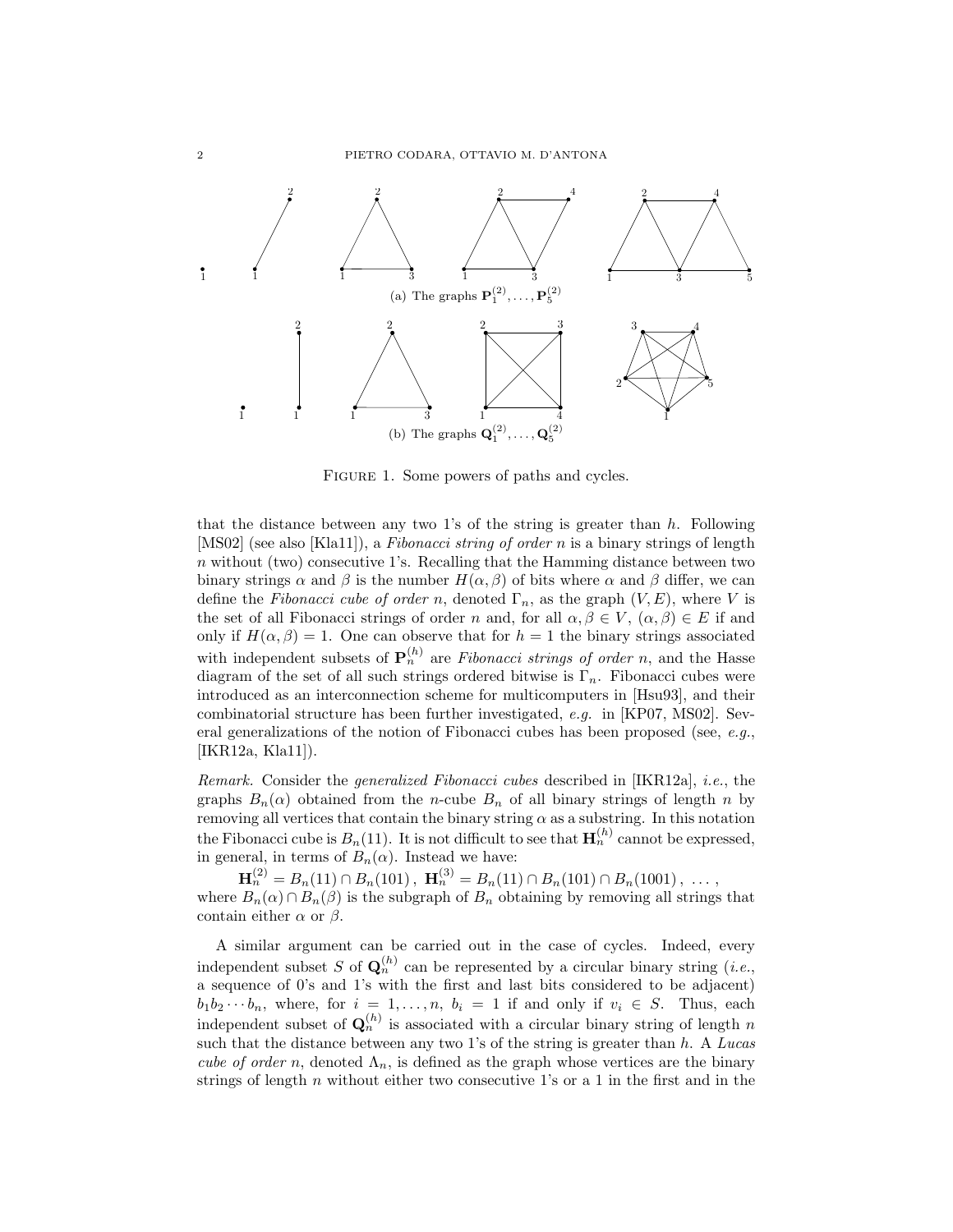last position, and in which the vertices are adjacent when their Hamming distance is exactly 1 (see [MPCZS01]). For  $h = 1$  the Hasse diagram of the set of all circular binary strings associated with independent subsets of  $\mathbf{Q}_n^{(h)}$  ordered bitwise is  $\Lambda_n$ . A generalization of the notion of Lucas cubes has been proposed in [IKR12b].

Remark. Consider the generalized Lucas cubes described in [IKR12b], that is, the graphs  $B_n(\hat{\alpha})$  obtained from the *n*-cube  $B_n$  of all binary strings of length *n* by removing all vertices that have a *circular containing*  $\alpha$  as a substring (*i.e.*, such that  $\alpha$  is contained in the circular binary strings obtained by connecting first and last bits of the string). In this notation the Lucas cube is  $B_n(11)$ . It is not difficult to see that  $\mathbf{M}_n^{(h)}$  cannot be expressed, in general, in terms of  $B_n(\hat{\alpha})$ . Instead we have:

$$
\mathbf{M}_n^{(2)} = B_n(\widehat{11}) \cap B_n(\widehat{101}), \ \mathbf{M}_n^{(3)} = B_n(\widehat{11}) \cap B_n(\widehat{101}) \cap B_n(\widehat{1001}), \ \ldots
$$

As far as we now, our  $\mathbf{H}_n^{(h)}$ , and  $\mathbf{M}_n^{(h)}$  are new generalizations of Fibonacci and Lucas cubes, respectively.

In the first part of the paper we evaluate  $p_n^{(h)}$ , *i.e.*, the number of *independent* subsets of  $\mathbf{P}_n^{(h)}$ , and  $H_n^{(h)}$ , *i.e.*, the number of edges of  $\mathbf{H}_n^{(h)}$ . Our main result (Theorem 3.4) is that, for  $n, h \geq 0$ , the sequence  $H_n^{(h)}$  is obtained by convolving the sequence  $1, \ldots, 1$  $\sum_{h}$  $, p_0^{(h)}, p_1^{(h)}, p_2^{(h)}, \ldots$  with itself.

In the second part of the paper we derive similar results for  $q_n^{(h)}$ , *i.e.*, the number of independent subsets of  $\mathbf{Q}_n^{(h)}$ , and  $M_n^{(h)}$ , i.e., the number of edges of  $\mathbf{M}_n^{(h)}$ .

# 2. The independent subsets of powers of paths

For  $n, h, k \geq 0$ , we denote by  $p_{n,k}^{(h)}$  the number of independent k-subsets of  $\mathbf{P}_n^{(h)}$ .

Remark. For  $h = 1$ ,  $p_{n,k}^{(h)}$  counts the number of binary strings  $\alpha \in \Gamma_n$  such that  $H(\alpha, 00 \cdots 0) = k.$ 

Lemma 2.1. For  $n, h, k \geq 0$ ,

$$
p_{n,k}^{(h)} = \binom{n-hk+h}{k} \ .
$$

This result is Theorem 1 of [Hog70]. Below we write down a different proof.

*Proof.* By Definition 1.2, any two elements  $v_i, v_j$  of an independent subset of  $\mathbf{P}_n^{(h)}$ must satisfy  $|j - i| > h$ . It is straightforward to check that whenever  $n - hk - h < 0$ ,  $p_{n,k}^{(h)} = 0 = \binom{n-hk+h}{k}$ . It is also immediate to see that when  $n = h = 0$  our lemma holds true.

Suppose now  $n - hk - h \geq 0$ . We can complete the proof of our lemma by establishing a bijection between independent k-subset of  $\mathbf{P}_n^{(h)}$  and k-subsets of a set with  $(n - hk + h)$  elements. Let X be the set of all k-subsets of a set  $B = \{b_1, b_2, \ldots, b_{n-hk+h}\},\$ and  $\mathcal{I}_k$  the set of all independent k-subsets of  $\mathbf{P}_n^{(h)}$ . Consider the map  $f: \mathscr{K} \to \mathcal{I}_k$  such that, for any  $S = \{b_{i_1}, b_{i_2}, \ldots, b_{i_k}\} \in \mathscr{K}$ , with  $1 \leq i_1 < i_2 < \cdots < i_k \leq n - hk + h,$ 

$$
f(\{b_{i_1}, b_{i_2}, \ldots, b_{i_j}, \ldots, b_{i_k}\}) = \{v_{i_1}, v_{i_2+h}, \ldots, v_{i_j+(j-1)h}, \ldots, v_{i_k+(k-1)h}\}.
$$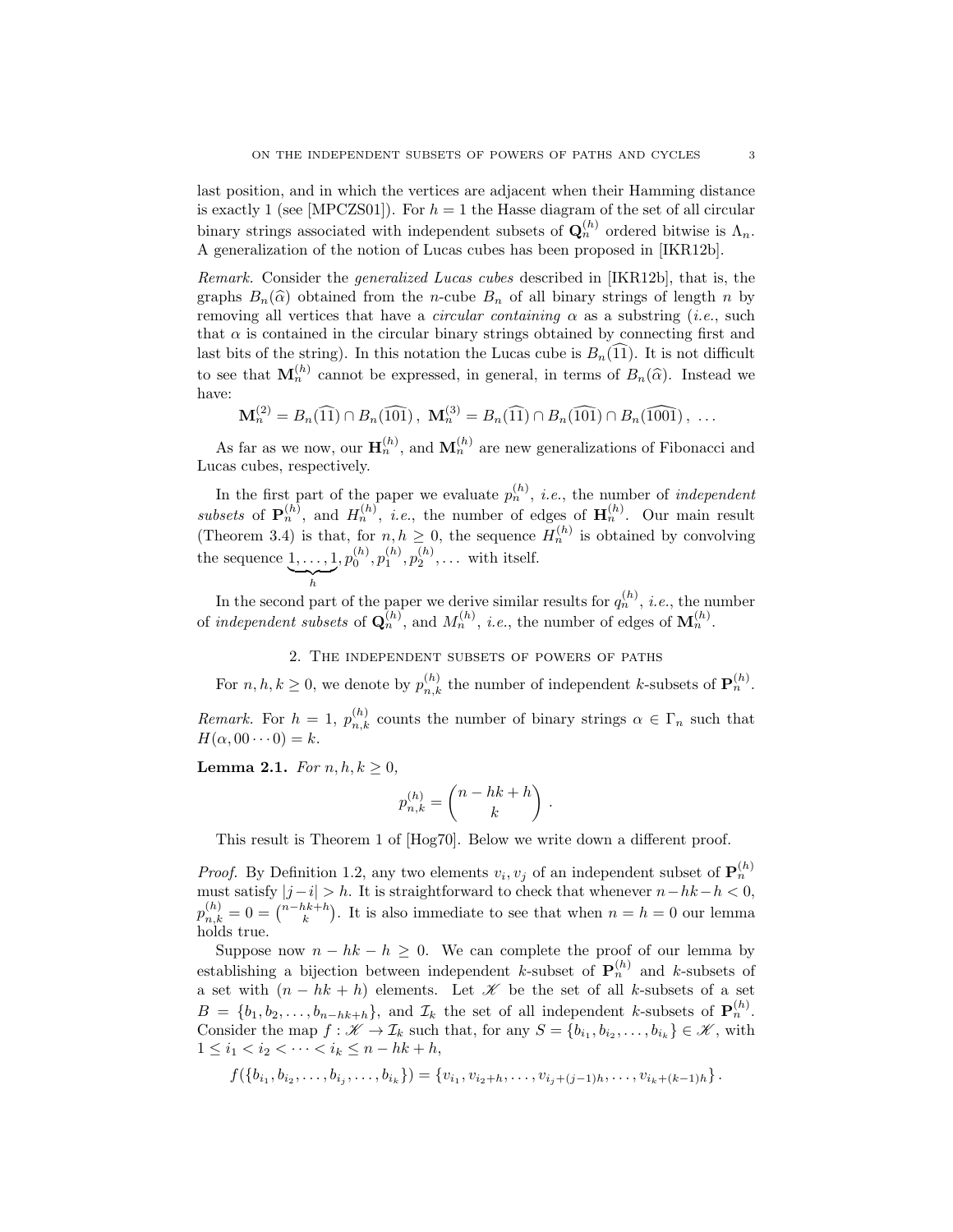**Claim 1.** The map f associates with each k-subset  $S = \{b_{i_1}, b_{i_2}, \ldots, b_{i_k}\} \in \mathcal{K}$  and independent *k*-subset of  $\mathbf{P}_n^{(h)}$ .

To see this we first remark that  $f(S)$  is a k-subset of  $V(\mathbf{P}_n^{(h)})$ . Furthermore, for each pair  $b_{i_j}, b_{i_{j+t}} \in S$ , with  $t > 0$ , we have

$$
i_{j+t} + (j+t-1)h - (i_j + (j-1)h) = i_{j+t} - i_j + th > h.
$$

Hence, by Definition 1.1,  $(f(b_{i_j}), f(b_{i_{j+t}})) = (v_{i_j+(j-1)h}, v_{i_{j+t}+(j+t-1)h}) \notin E(\mathbf{P}_n^{(h)})$ . Thus,  $f(S)$  is an independent subset of  $\mathbf{P}_n^{(h)}$ .

**Claim 2.** The map  $f$  is bijective.

It is easy to see that f is injective. Then, we consider the map  $f^{-1} : \mathcal{I}_k \to \mathcal{K}$ such that, for any  $S = \{v_{i_1}, v_{i_2}, \dots, v_{i_k}\} \in \mathcal{I}$ , with  $1 \leq i_1 < i_2 < \dots < i_k \leq n$ ,

$$
f^{-1}(\{v_{i_1}, v_{i_2}, \ldots, v_{i_j}, \ldots, v_{i_k}\}) = \{b_{i_1}, b_{i_2-k}, \ldots, b_{i_j-(j-1)h}, \ldots, b_{i_k-(k-1)h}\}.
$$

Following the same steps as for f, one checks that  $f^{-1}$  is injective. Thus, f is surjective.

By Claims 1 and 2 we have established a bijection between independent  $k$ -subsets of  $\mathbf{P}_n^{(h)}$  and k-subsets of a set with  $(n-hk+h) \geq 0$  elements. The lemma is proved.  $\square$ 

The coefficients  $p_{n,k}^{(h)}$  also enjoy the following property:  $p_{n,k}^{(h)} = p_{n-k+1,k}^{(h-1)}$ .

For  $n, h \geq 0$ , the number of all independent subsets of  $\mathbf{P}_n^{(h)}$  is

$$
p_n^{(h)} = \sum_{k \ge 0} p_{n,k}^{(h)} = \sum_{k=0}^{\lceil n/(h+1) \rceil} p_{n,k}^{(h)} = \sum_{k=0}^{\lceil n/(h+1) \rceil} \binom{n-hk+h}{k}.
$$

Remark. Denote by  $F_n$  the  $n^{th}$  element of the Fibonacci sequence  $F_1 = 1, F_2 = 1$ , and  $F_i = F_{i-1} + F_{i-2}$ , for  $i > 2$ . Then,  $p_n^{(1)} = F_{n+2}$  is the number of elements of the Fibonacci cube of order n.

The following, simple fact is crucial for our work.

**Lemma 2.2.** For  $n, h \geq 0$ ,

$$
p_n^{(h)} = \begin{cases} n+1 & \text{if } n \le h+1, \\ p_{n-1}^{(h)} + p_{n-h-1}^{(h)} & \text{if } n > h+1. \end{cases}
$$

A proof of this Lemma can be also obtained using the first part of [Hog70, Proof of Theorem 1].

*Proof.* For  $n \leq h+1$ , by Definition 1.2, the independent subsets of  $\mathbf{P}_n^{(h)}$  have no more than 1 element. Thus, there are  $n+1$  independent subsets of  $\mathbf{P}_n^{(h)}$ .

Consider the case  $n > h + 1$ . Let  $\mathcal I$  be the set of all independent subsets of  $\mathbf{P}_n^{(h)}$ , let  $\mathcal{I}_{in}$  be the set of the independent subsets of  $\mathbf{P}_n^{(h)}$  that contain  $v_n$ , and let  $\mathcal{I}_{out} = \mathcal{I} \setminus \mathcal{I}_{in}$ . The elements of  $\mathcal{I}_{out}$  are in one-to-one correspondence with the  $p_{n-1}^{(h)}$ independent subsets of  $\mathbf{P}_{n-1}^{(h)}$ , and those of  $\mathcal{I}_{in}$  are in one-to-one correspondence with the  $p_{n-}^{(h)}$  ${}_{n-h-1}^{(h)}$  independent subsets of  $\mathbf{P}_{n-1}^{(h)}$  $n-h-1$ . — Первый процесс в серверності процесс в серверності процесс в серверності процесс в серверності процесс в с<br>Первої в серверності процесс в серверності процесс в серверності процесс в серверності процесс в серверності п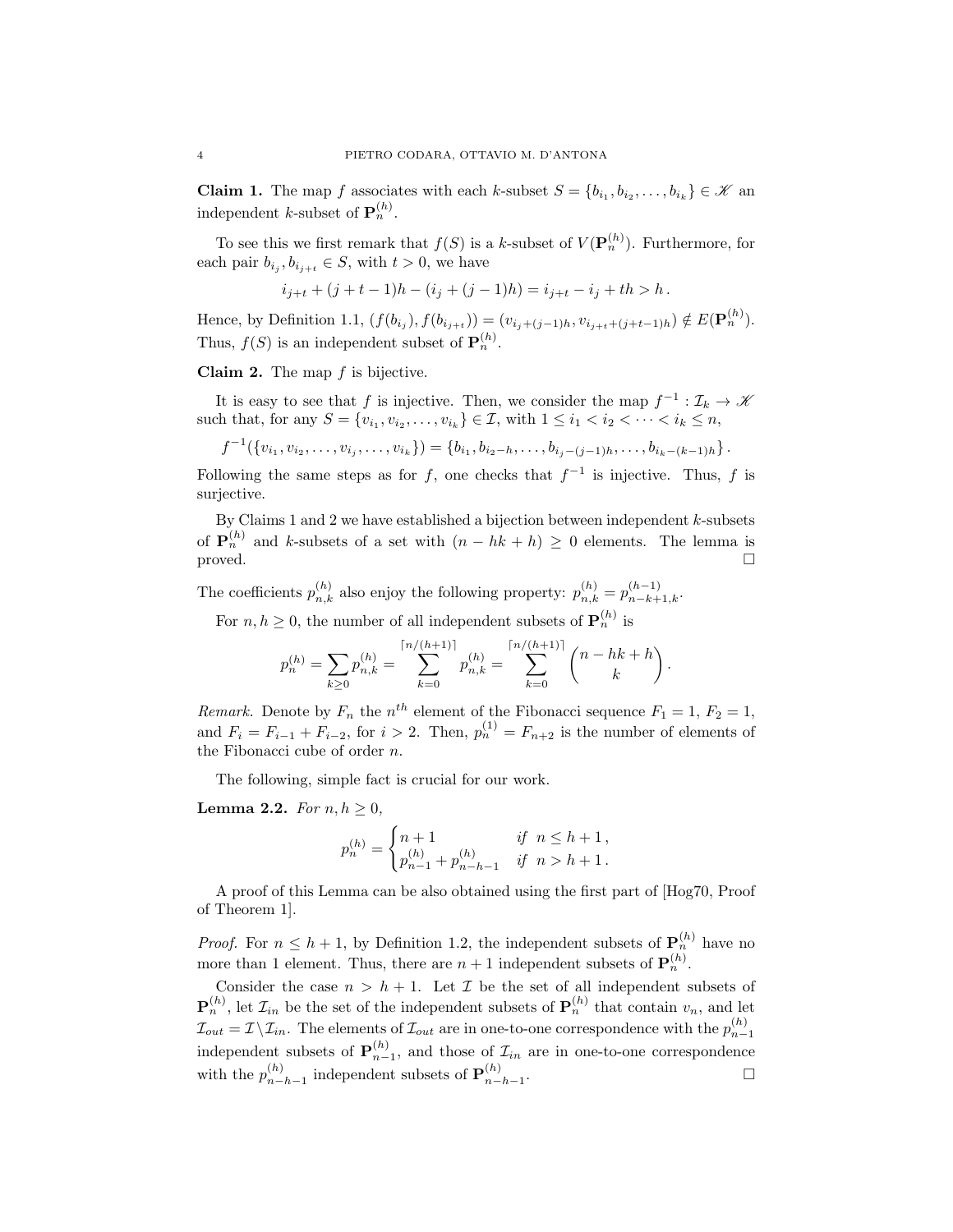### 3. The poset of independent subsets of powers of paths

Figure 2 shows a few Hasse diagrams  $\mathbf{H}_n^{(h)}$ . Notice that, as stated in the introduction, for each n,  $\mathbf{H}_n^{(1)}$  is the Fibonacci cube  $\Gamma_n$ .



FIGURE 2. Some  $\mathbf{H}_n^{(h)}$ .

Let  $H_n^{(h)}$  be the number of edges of  $\mathbf{H}_n^{(h)}$ . Noting that in  $\mathbf{H}_n^{(h)}$  each non-empty independent k-subset covers exactly k independent  $(k-1)$ -subsets, we can write

(1) 
$$
H_n^{(h)} = \sum_{k=1}^{\lceil n/(h+1) \rceil} k p_{n,k}^{(h)} = \sum_{k=1}^{\lceil n/(h+1) \rceil} k {n-hk+h \choose k}.
$$

Remark. For  $h = 1$ ,  $H_n^{(h)}$  counts the number of edges of  $\Gamma_n$ .

Let now  $T_{k,i}^{(n,h)}$  be the number of independent k-subsets of  $\mathbf{P}_n^{(h)}$  containing the vertex  $v_i$ , and let, for  $h, k \geq 0$ ,  $n \in \mathbb{Z}$ ,  $\bar{p}_{n,k}^{(h)} =$  $\int p_{0,k}^{(h)}$  if  $n < 0$ ,  $p_{n,k}^{(h)}$  if  $n \geq 0$ .

**Lemma 3.1.** For  $n, h, k \geq 0$ , and  $1 \leq i \leq n$ ,

$$
T_{k,i}^{(n,h)} = \sum_{r=0}^{k-1} \bar{p}_{i-h-1,r}^{(h)} \ \bar{p}_{n-i-h,k-1-r}^{(h)}.
$$

*Proof.* No independent subset of  $P_n^{(h)}$  containing  $v_i$  contains any of the elements  $v_{i-h}, \ldots, v_{i-1}, v_{i+1}, \ldots, v_{i+h}$ . Let r and s be non-negative integers whose sum is k − 1. Each independent k-subset of  $\mathbf{P}_n^{(h)}$  containing  $v_i$  can be obtained by adding  $v_i$  to a  $(k-1)$ -subset  $R \cup S$  such that

(a)  $R \subseteq \{v_1, \ldots, v_{i-h-1}\}\$ is an independent r-subset of  $\mathbf{P}_n^{(h)}$ ;

(b)  $S \subseteq \{v_{i+h+1}, \ldots, v_n\}$  is an independent s-subset of  $\mathbf{P}_n^{(h)}$ .

Viceversa, one can obtain each of this pairs of subsets by removing  $v_i$  from an independent k-subset of  $\mathbf{P}_n^{(h)}$  containing  $v_i$ . Thus,  $T_{k,i}^{(n,h)}$  is obtained by counting independently the subsets of type (a) and (b). Noting that the subsets of type (b) are in bijection with the independent s-subsets of  $\mathbf{P}_{n-}^{(h)}$  ${}_{n-i-h}^{(h)}$ , the lemma is proved.  $□$ 

Remark.  $T_{k,i}^{(n,1)}$  counts the number of strings  $\alpha = b_1 b_2 \cdots b_n \in \Gamma_n$  such that: (i)  $H(\alpha, 00 \cdots 0) = k$ , and (ii)  $b_i = 1$ .

In order to obtain our main result, we prepare a lemma.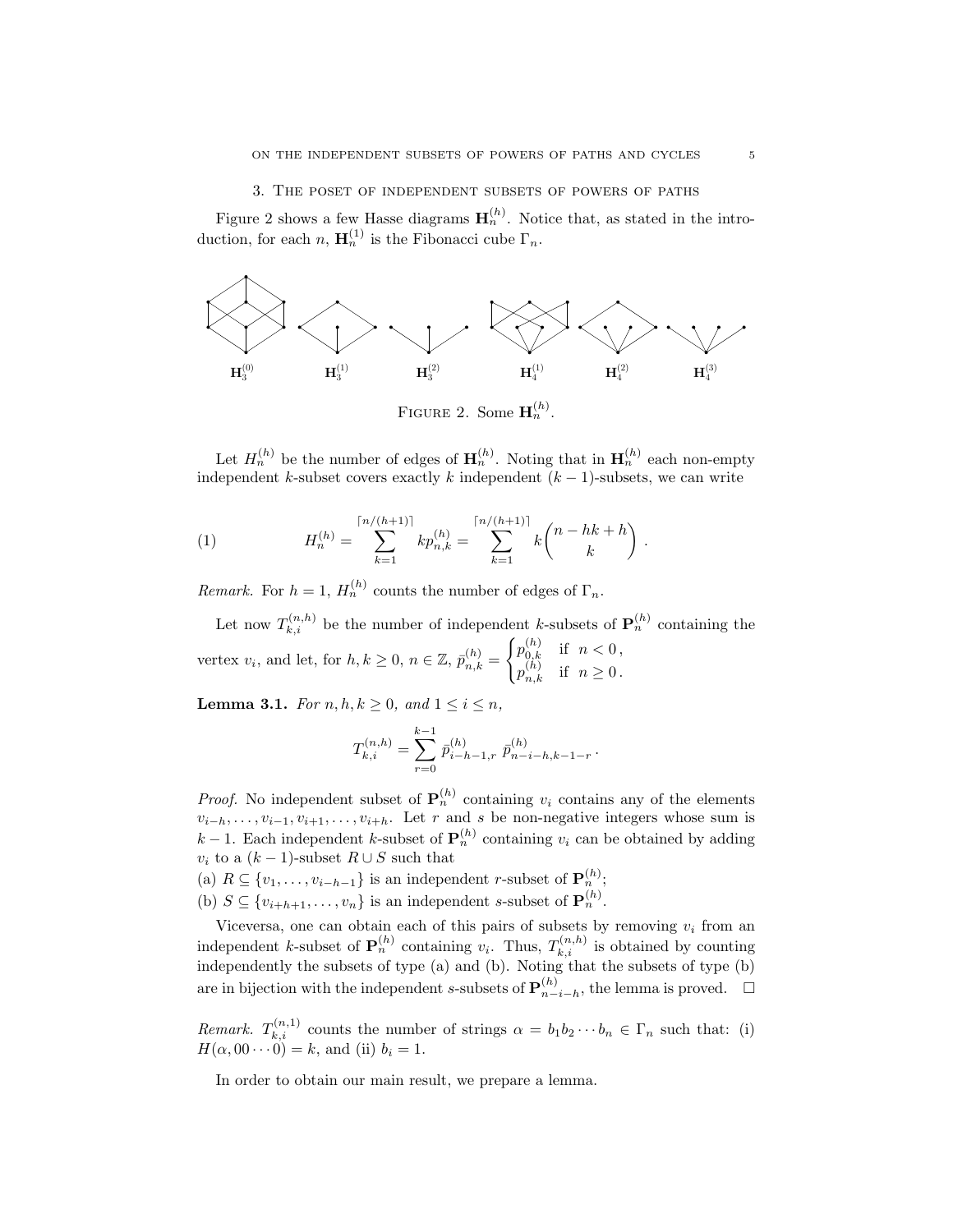**Lemma 3.2.** For positive  $n$ ,

$$
\sum_{k=1}^{\lceil n/(h+1)\rceil} \sum_{i=1}^n T_{k,i}^{(n,h)} = H_n^{(h)}.
$$

*Proof.* The inner sum counts the number of  $k$ -subsets exactly  $k$  times, one for each element of the subset. That is,  $\sum_{i=1}^{n} T_{k,i}^{(n,h)} = k p_{n,k}^{(h)}$ . The lemma follows directly from Equation (1).  $\Box$ 

Next we introduce a family of Fibonacci-like sequences.

**Definition 3.3.** For  $h \geq 0$ , and  $n \geq 1$ , we define the *h*-Fibonacci sequence  $\mathcal{F}^{(h)}$  =  ${F_n^{(h)}}_{n \geq 1}$  whose elements are

$$
F_n^{(h)} = \begin{cases} 1 & \text{if } n \le h+1, \\ F_{n-1}^{(h)} + F_{n-h-1}^{(h)} & \text{if } n > h+1. \end{cases}
$$

From Lemma 2.2, and setting for  $h \geq 0$ , and  $n \in \mathbb{Z}$ ,  $\bar{p}_n^{(h)} =$  $\int p_0^{(h)}$  if  $n < 0$ ,  $p_n^{(h)}$  if  $n \geq 0$ , we

have that,

(2) 
$$
F_i^{(h)} = \bar{p}_{i-h-1}^{(h)}, \text{ for each } i \ge 1.
$$

Thus, our Fibonacci-like sequences are obtained by adding a prefix of h ones to the sequence  $p_0^{(h)}, p_1^{(h)}, \ldots$ . Therefore, we have:

- $\bullet \ \mathcal{F}^{(0)} = 1, 2, 4, \ldots, 2^{n}, \ldots;$
- $\mathcal{F}^{(1)}$  is the Fibonacci sequence;
- more generally,  $\mathcal{F}^{(h)}=1,\ldots,1$  $\overline{h}$  $,p_0^{(h)},p_1^{(h)},p_2^{(h)},\ldots.$

In the following, we use the discrete convolution operation ∗, as follows.

(3) 
$$
\left(\mathcal{F}^{(h)} * \mathcal{F}^{(h)}\right)(n) \doteq \sum_{i=1}^{n} F_i^{(h)} F_{n-i+1}^{(h)}
$$

**Theorem 3.4.** For  $n, h \geq 0$ , the following holds.

 $\lceil n \rceil$ 

$$
H_n^{(h)} = \left(\mathcal{F}^{(h)} * \mathcal{F}^{(h)}\right)(n).
$$

*Proof.* The sum  $\sum_{k=1}^{\lceil n/(h+1) \rceil} T_{k,i}^{(n,h)}$  counts the number of independent subsets of  $\mathbf{P}_n^{(k)}$  containing  $v_i$ . We can also obtain such a value by counting the independent subsets of both  $\{v_1, \ldots, v_{i-h-1}\}$ , and  $\{v_{i+h+1}, \ldots, v_n\}$ . Thus, we have:

$$
\sum_{k=1}^{/(h+1)} T_{k,i}^{(n,h)} = \bar{p}_{i-h-1}^{(h)} \,\bar{p}_{n-h-i}^{(h)}\,.
$$

Using Lemma 3.2 we can write

$$
H_n^{(h)} = \sum_{k=1}^{\lceil n/(h+1) \rceil} \sum_{i=1}^n T_{k,i}^{(n,h)} = \sum_{i=1}^n \sum_{k=1}^{\lceil n/(h+1) \rceil} T_{k,i}^{(n,h)} = \sum_{i=1}^n \bar{p}_{i-h-1}^{(h)} \bar{p}_{n-h-i}^{(h)}.
$$

By Equation (2) we have  $\sum_{i=1}^{n} \bar{p}_{i-j}^{(h)}$  $\sum_{i=h-1}^{(h)} \bar{p}_{n-h-i}^{(h)} = \sum_{i=1}^{n} F_i^{(h)} F_{n-i+1}^{(h)}$ . By (3), the theorem is proved.  $\hfill \square$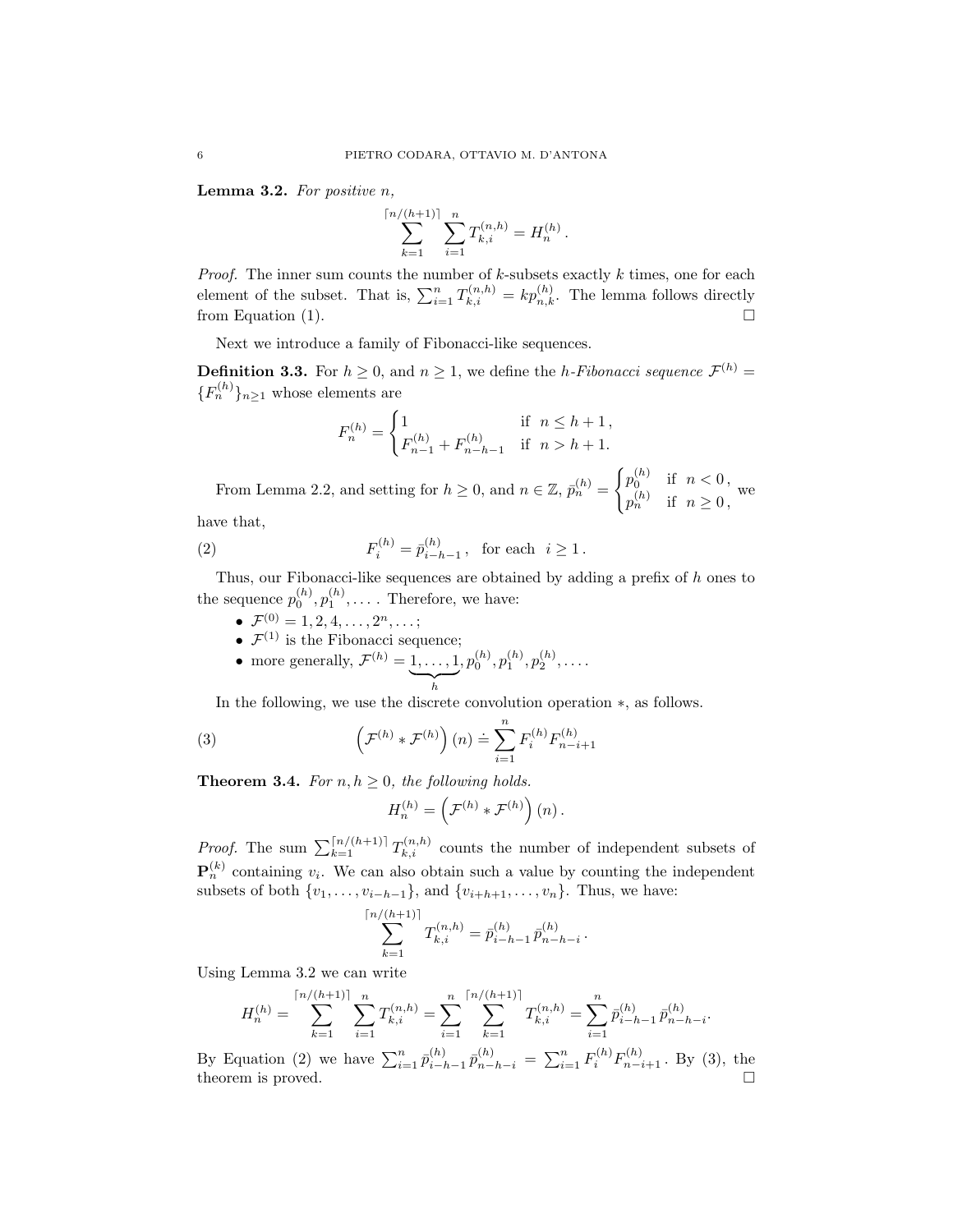Remark. For  $h = 1$ , we obtain the number of edges of  $\Gamma_n$  by using Fibonacci numbers:

$$
H_n^{(h)} = \sum_{i=1}^n F_i F_{n-i+1} \, .
$$

The latter result is [Kla05, Proposition 3].

4. The independent subsets of powers of cycles

For  $n, h, k \geq 0$ , we denote by  $q_{n,k}^{(h)}$  the number of independent k-subsets of  $\mathbf{Q}_n^{(h)}$ .

*Remark.* For  $h = 1, n > 1, q_{n,k}^{(h)}$  counts the number of binary strings  $\alpha \in \Lambda_n$  such that  $H(\alpha, 00 \cdots 0) = k$ .

**Lemma 4.1.** For  $n, h \geq 0$ , and  $k > 1$ ,

$$
q_{n,k}^{(h)} = \frac{n}{k} \binom{n-hk-1}{k-1} .
$$

Moreover,  $q_{n,0}^{(h)} = 1$ , and  $q_{n,1}^{(h)} = n$ , for each  $n, h \ge 0$ .

*Proof.* Fix an element  $v_i \in V(\mathbf{Q}_n^{(h)})$ , and let  $n > 2h$ . Any independent subset of  $\mathbf{Q}_n^{(h)}$  containing  $v_i$  does not contain the h elements preceding  $v_i$  and the h elements following  $v_i$ . Thus, the number of independent k-subsets of  $\mathbf{Q}_n^{(h)}$  containing  $v_i$ equals

$$
p_{n-2h-1,k-1}^{(h)} = \binom{n-hk-1}{k-1} \; .
$$

The total number of independent k-subsets of  $\mathbf{Q}_n^{(h)}$  is obtained by multiplying  $p_{n-}^{(h)}$  $n_{n-2h-1,k-1}^{(n)}$  by n, then dividing it by k (each subset is counted k times by the previous proceeding). The case  $n \leq 2h$ , as well as the cases  $k = 0, 1$ , can be easily verified.  $\Box$ 

For  $n, h \geq 0$ , the number of all independent subsets of  $\mathbf{Q}_n^{(h)}$  is

(4) 
$$
q_n^{(h)} = \sum_{k \geq 0} q_{n,k}^{(h)} = \sum_{k=0}^{\lceil n/(h+1) \rceil} q_{n,k}^{(h)},
$$

*Remark.* Denote by  $L_n$  the  $n^{th}$  element of the Lucas sequence  $L_1 = 1, L_2 = 3$ , and  $L_i = L_{i-1} + L_{i-2}$ , for  $i > 2$ . Then, for  $n > 1$ ,  $q_n^{(1)} = L_n$  is the number of elements of the Lucas cube of order n.

The coefficients  $q_n^{(h)}$  satisfy a recursion that closely resemble that of Lemma 2.2. Lemma 4.2. For  $n, h \geq 0$ ,

(5) 
$$
q_n^{(h)} = \begin{cases} n+1 & \text{if } n \le 2h+1, \\ q_{n-1}^{(h)} + q_{n-h-1}^{(h)} & \text{if } n > 2h+1. \end{cases}
$$

*Proof.* The case  $n \leq 2h + 1$  can be easily checked. Let  $n > 3h + 2$ , and let  $\mathcal{I}$  be the set of the independent subsets of  $\mathbf{Q}_n^{(h)}$ . Let  $\mathcal{I}_{in}$  be the subset of these subsets that (i) do not contain  $v_n$ , and that (ii) contain no one of the following pairs:  $(v_1, v_{n-h}), (v_2, v_{n-h+1}), \ldots, (v_h, v_{n-1}).$  Furthermore let  $\mathcal{I}_{out}$  be the subset of the remaining independent subsets of  $\mathbf{Q}_n^{(h)}$ .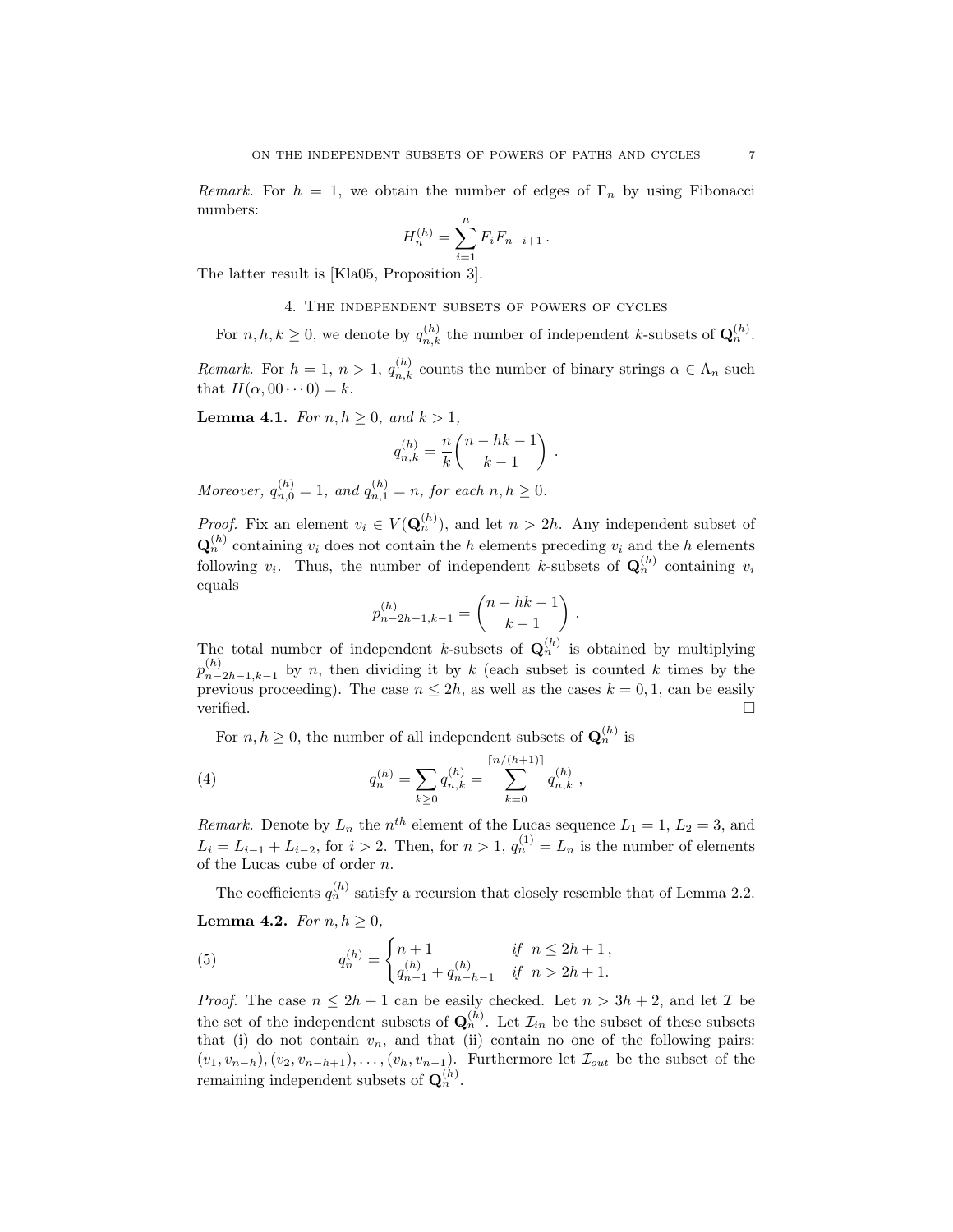It is easy to see that the elements of  $\mathcal{I}_{in}$  are exactly the independent subsets of  $\mathbf{Q}_{n-1}^{(h)}$ . Indeed,  $v_n$  is not a vertex of  $\mathbf{Q}_{n-1}^{(h)}$  and the vertices of pairs  $(v_1, v_{n-h}),$  $(v_2, v_{n-h+1}), \ldots, (v_h, v_{n-1})$  are connected in  $\mathbf{Q}_{n-1}^{(h)}$ . On the other hand, to show that

$$
|\mathcal{I}_{out}| = q_{n-h-1}^{(h)}
$$

we argue as follows. First we recall (see the proof of Lemma 4.1) that the number of independent k-subsets of  $\mathbf{Q}_n^{(h)}$  that contain  $v_n$  is  $p_{n-1}^{(h)}$  $_{n-2h-1,k-1}^{(h)}$ . Secondly we obtain that the number of independent k-subsets of  $\mathbf{Q}_n^{(h)}$  containing one of the pairs  $(v_1, v_{n-h}), (v_2, v_{n-h+1}), \ldots, (v_h, v_{n-1})$  is  $hp_{n-3h-2,k-2}^{(h)}$ . To see this, consider the pair  $(v_1, v_{n-h})$ . The independent subsets containing such a pair do not contain the h vertices from  $v_n - h + 1$  to  $v_n$ , do not contain the h vertices from  $v_2$  to  $v_{h+1}$ , and do not contain the h vertices from  $v_{n-2h}$  to  $v_{n-h-1}$ . Thus, the removal of such vertices and of the vertices  $v_1$  and  $v_{n-h}$  turns  $\mathbf{Q}_n^{(h)}$  into  $\mathbf{P}_{n-h}^{(h)}$  $\binom{n}{n-3h-2}$ . Hence we can obtain all the independent k-subsets of  $\mathbf{Q}_n^{(h)}$  that contain the pair  $(v_1, v_{n-h})$ by simply adding these two vertices to one of the  $p_{n-}^{(h)}$  $\binom{n}{n-3h-2,k-2}$  independent  $k-2$ subsets of  ${\bf P}_{n-}^{(h)}$  $\binom{n}{n-3h-2}$ . Same reasoning can be carried out for any other one of the pairs:  $(v_2, v_{n-h+1}), \ldots, (v_h, v_{n-1}).$ 

Using Lemmas 2.1 and 4.1 one can easily derive that

$$
p_{n-2h-1,k-1}^{(h)} + hp_{n-3h-2,k-2}^{(h)} = q_{n-h-1,k-1}^{(h)}
$$

.

Hence, we derive the size of  $\mathcal{I}_{out}$ :

$$
|\mathcal{I}_{out}| = q_{n-h-1}^{(h)} = \sum_{k \geq 1} p_{n-2h-1,k-1}^{(h)} \,\, + h \sum_{k \geq 2} p_{n-3h-2,k-2}^{(h)} \, .
$$

Summing up we have shown that  $|\mathcal{I}| = |\mathcal{I}_{in}| + |\mathcal{I}_{out}|$ , that is

$$
q_n^{(h)} = q_{n-1}^{(h)} + q_{n-h-1}^{(h)}.
$$

The proof of the case  $2h+1 < n \leq 3h+2$  is obtained in a similar way, observing that  $|\mathcal{I}_{out}| = n - h$ , and that  $n - h - 1 \leq 2h + 1$ .

### 5. The poset of independent subsets of powers of cycles

Figure 3 shows a few Hasse diagrams  $M_n^{(h)}$ . Notice that, as stated in the introduction, for each  $n, \mathbf{M}_n^{(1)}$  is the Lucas cube  $\Lambda_n$ .



FIGURE 3. Some  $\mathbf{M}_n^{(h)}$ .